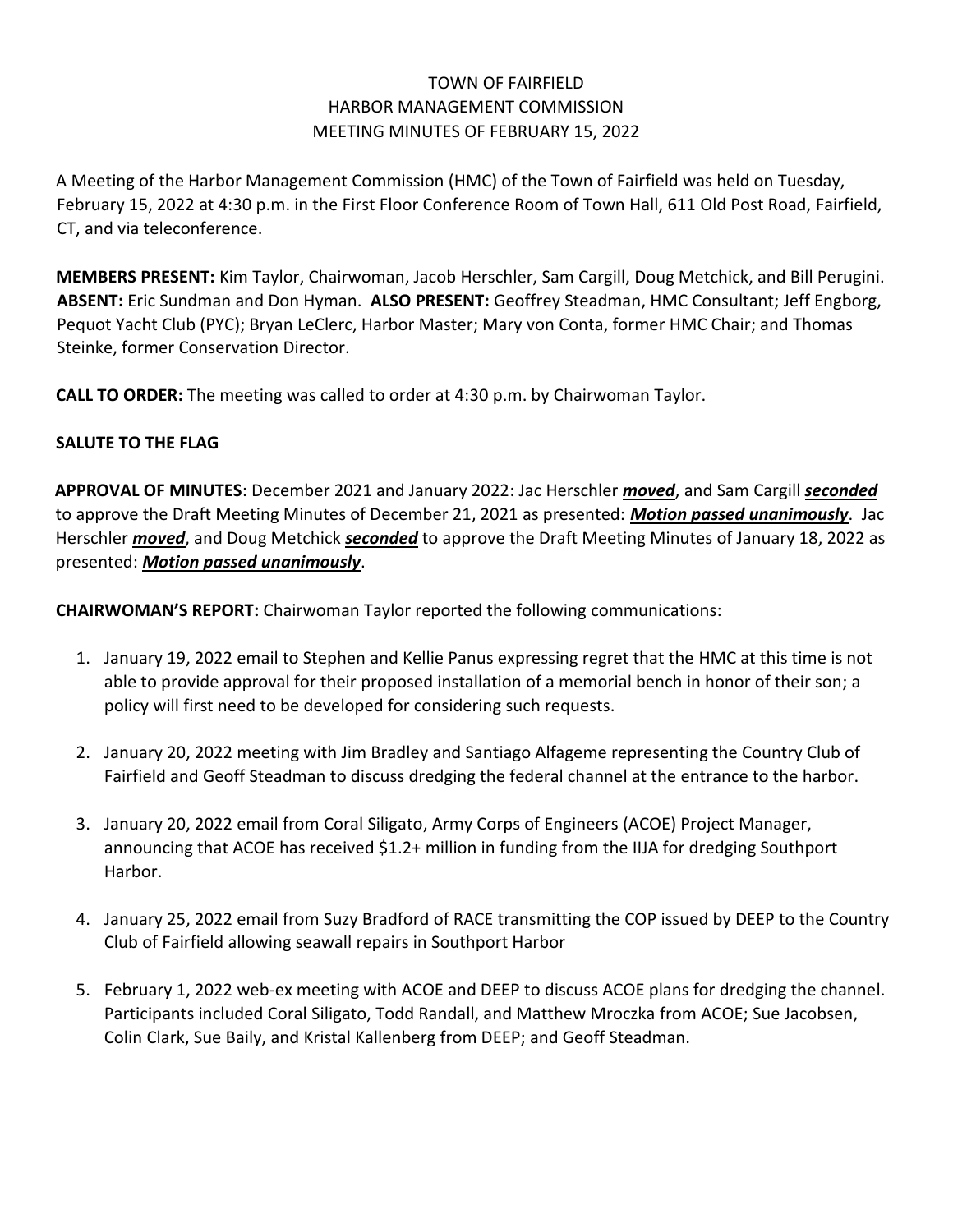**HARBOR MASTER REPORT**: Mr. LeClerc: Harbor Master Bryan LeClerc reported that the individuals who have not responded regarding their mooring renewals will be contacted by telephone. There may be a loss of 1 or 2 mooring locations because they encroach on the channel. Six waitlist renewals are under review (awaiting payment); the Harbor Master is currently working with PYC on matters regarding the current assignment list.

**PRESENTATION**: Southport Harbor Presentation Historic Navigation Project on the Connecticut Coast: Mr. Steadman provided an informative presentation concerning the history of the Southport Navigation Project. Mr. Steadman reported that Southport Harbor was one of the earliest navigation projects authorized by U.S. Congress in U.S. History. Mr. Steadman noted that he had reviewed various historical documents including those maintained at the State Library, national Archives, and ACOE Archives, discussed the importance of dredging as well as the previous dredging projects. This informative presentation can be heard by listening to the recording of the February 15<sup>th</sup> meeting: [Harbor Management Commission -](https://www.youtube.com/watch?v=QM5p7QN732I) 2/15/22 - YouTube, and can be viewed here: Federal Navigation Project History 2.10.2022.pdf (fairfieldct.org)

### **NEW APPLICATIONS:** None.

#### **OLD BUSINESS**:

1. **LOWER WHARF PROJECT**: Mr. Steadman: Mr. Steadman reported that he is continuing to compile information the finance department needs to act on the request to re-purpose the CT Port Authority grant funds for the re-designed project which no longer includes dredging in and around the boat launching ramp.

2. **SAND MANAGEMENT PROJECT**: Mr. Steadman: Mr. Steadman is continuing to work with the ACOE for the restoration of the 100' channel and will keep the HMC apprised of any new developments. There are two components, restoration of the 100' channel and how can we best manage the sand accumulations over the top of the jetty in the future. A productive web-ex meeting with ACOE and DEEP representatives was held; site visits are being planned.

3. **MOORING COMMITTEE**: Bill Perugini: *(Discussed following new business)*. Mr. Perugini reported on this matter as he had chaired the Mooring Committee meeting in Mr. Herschler's absence on February 7<sup>th</sup>. Mr. Perugini reported that the Committee had received a report from the Harbor Master outlining the status of the 2022 mooring permits and wait list responses. The Committee also reviewed the USGS request for the installation of a water quality monitoring buoy.

4. **PLAN UPDATE COMMITTEE:** Chairwoman Taylor provided an update. A key component of the revised plan will include the ACOE dredging plan and a plan for sand management.

5. **STATUS AND SCOPE OF HMC'S RESPONSIBILITY FOR LOWER WHARF:** Chairwoman Taylor noted that she has not yet received a response from Town Attorney on this matter.

6. **HMC 2022-2023 BUDGET REQUEST:** Chairwoman Taylor indicated that she has not yet received any meeting dates. Sam Cargill will participate in any future hearings/presentations relative to the HMC budget.